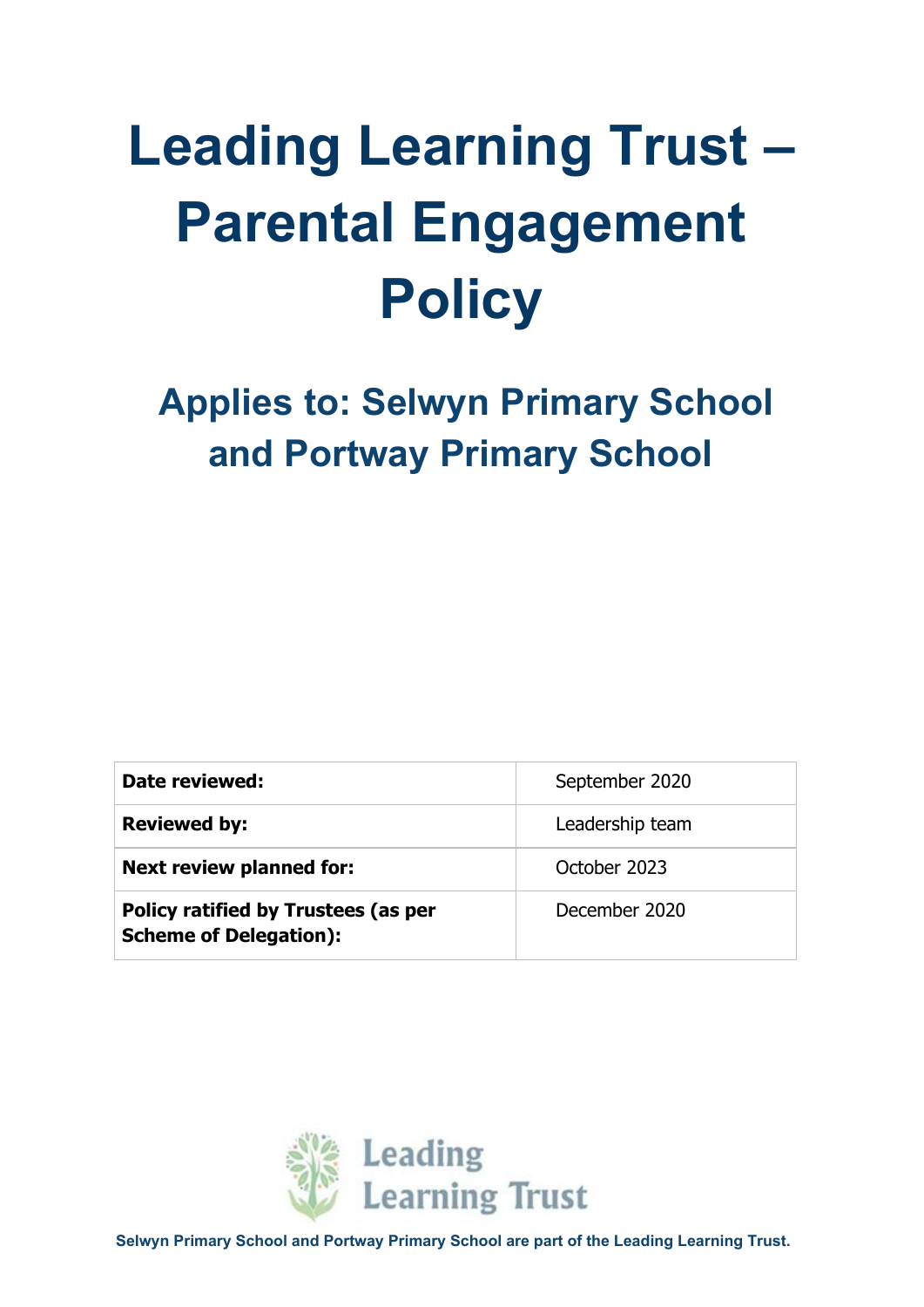

# **Contents**

| <b>1 - OVERVIEW OF THE POLICY MANAGEMENT PROCESS</b>                           |    |
|--------------------------------------------------------------------------------|----|
| 1.1 Document history                                                           | 3  |
| 1.2 Review and approval                                                        | 3  |
| <b>2 - THE POLICY</b>                                                          | 4  |
| 2.1 Introduction                                                               | 4  |
| 2.2 Aims                                                                       | 4  |
| 2.3 Background                                                                 | 4  |
| 2.4 Scope                                                                      | 5  |
| $2.5$ Aim                                                                      | 5  |
| 2.6 Covid-19                                                                   | 5  |
| 2.7 Definitions                                                                | 5  |
| 2.8 A model of effective practice                                              | 7  |
| 2.9 How we use this model to engage effectively with parents and our community | 7  |
| 2.9.1 School-home links                                                        | 7  |
| 2.9.2 Support and training for parents                                         | 8  |
| 2.10 Roles and responsibilities                                                | 9  |
| 2.11 Footnotes to the text                                                     | 10 |
|                                                                                |    |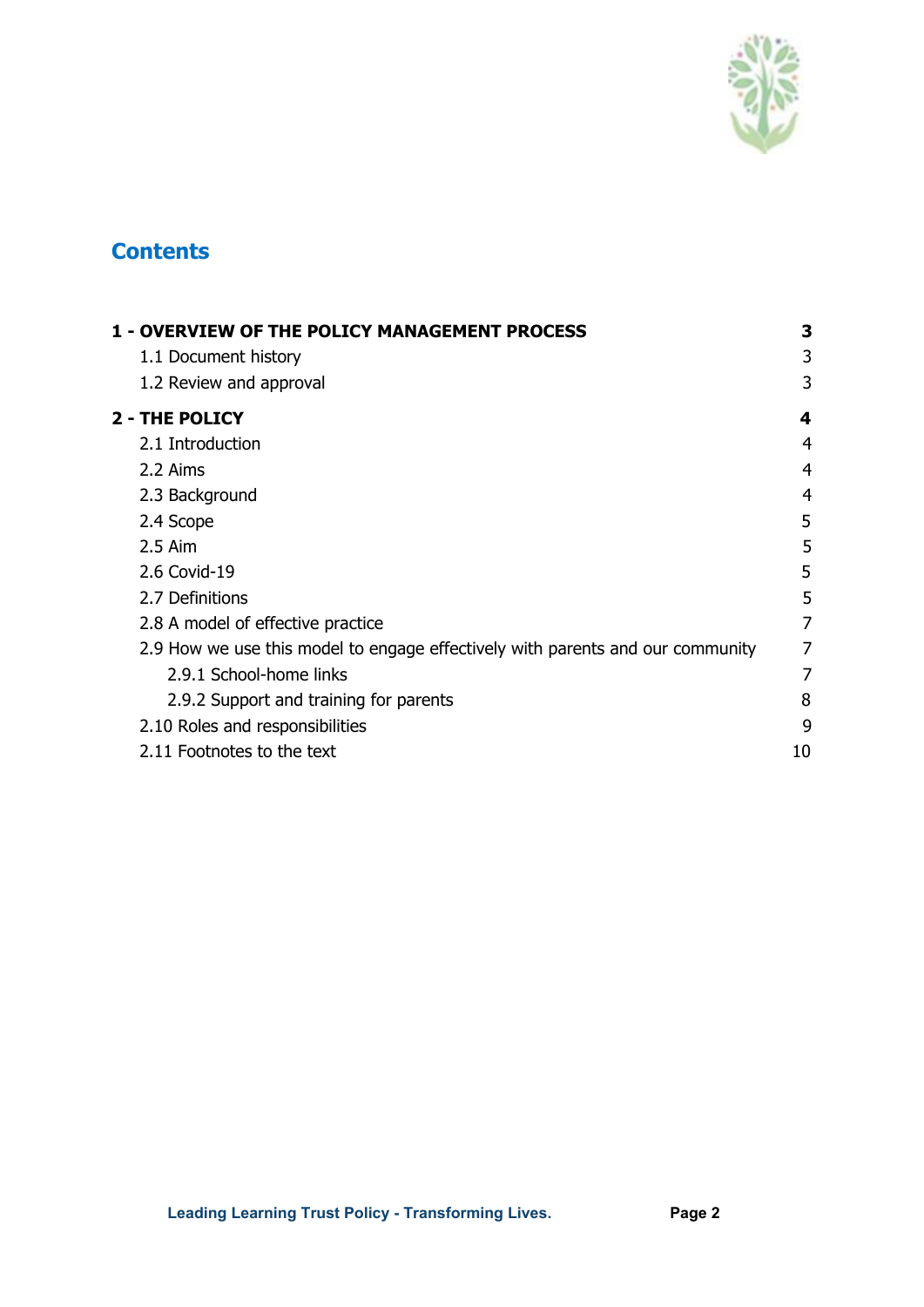

# <span id="page-2-0"></span>**1 - OVERVIEW OF THE POLICY MANAGEMENT PROCESS**

# <span id="page-2-1"></span>**1.1 Document history**

| Date      | Document title                                                                                                                                                                                                                                                                                                                  | Version |
|-----------|---------------------------------------------------------------------------------------------------------------------------------------------------------------------------------------------------------------------------------------------------------------------------------------------------------------------------------|---------|
| May 2017  | Initial draft of the policy released.                                                                                                                                                                                                                                                                                           | 1.0     |
| July 2017 | Policy approved by LLT trustees.                                                                                                                                                                                                                                                                                                | 1.0     |
| Sept 2020 | Updated by the CEO as follows:<br>Updates further to the Trust's new vision<br>Operational updates due to evolution of systems and<br>processes in place to engage with and communicate with<br>parents<br>2.6 - Covid-19 additional paragraph re how our strong<br>engagement has meant that we have been able to work closely |         |

#### <span id="page-2-2"></span>**1.2 Review and approval**

The Leading Learning Trust trustees have overall responsibility for the policy.

The CEO and the Head teachers are responsible for the operation of the policy within the schools, as well as for the maintenance of a record of concerns raised in accordance with this policy and the outcomes.

This policy is reviewed every three years by the School Leadership Team, and is then ratified by the Leading Learning Trust Board of trustees.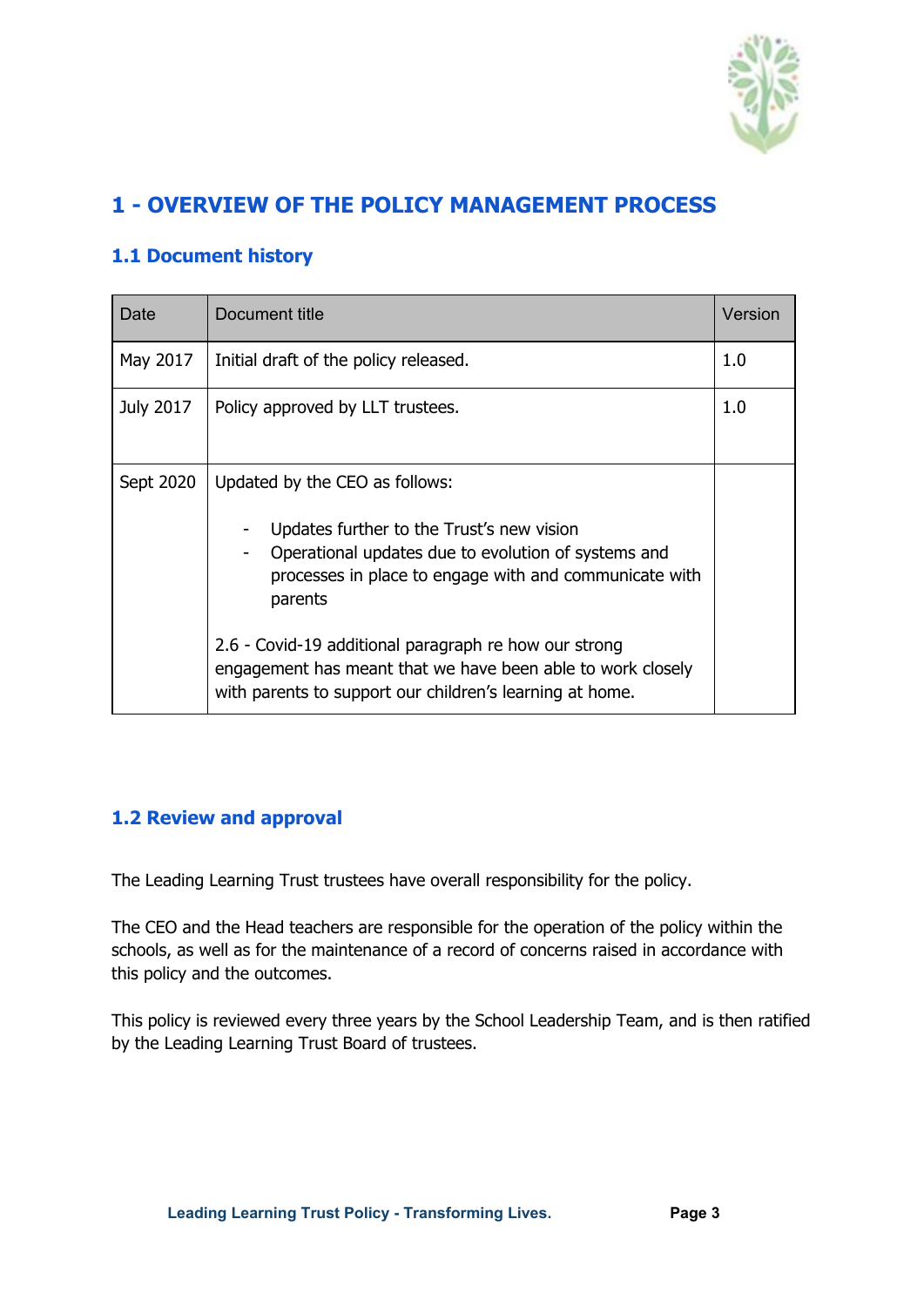

# <span id="page-3-1"></span><span id="page-3-0"></span>**2 - THE POLICY**

### **2.1 Introduction**

This policy outlines the way in which our schools work with parents and the wider community in order to support our children to achieve their potential. As per the Schools White Paper (Department for Education 2010), this policy sets out how parental and community engagement and involvement can support our aims of raising achievement levels, improving children's behaviour, and closing the attainment gap.

This policy supports our whole school strategy around parental and community engagement across our schools. As per the 'key messages' of the 2010 research paper (the Review of Best Practice in Parental Engagement), all elements of this strategy have '...as a clear and consistent goal the improvement of children's learning' (p.20). Whilst this paper (which is referenced at various points in this policy) specifically addresses the issue of *parental* engagement, our parents all live within the local community – hence, many of the principles underpinning our parental engagement strategy also reflect our community engagement strategy.

# <span id="page-3-2"></span>**2.2 Aims**

Through the implementation of this policy, we hope to support parental and community engagement and involvement at our school, which have been shown to improve learning outcomes for children.

# <span id="page-3-3"></span>**2.3 Background**

The Review of Best Practice in Parental Engagement Paper (Department for Education, 2010 - a summary of which is availabl[e](https://www.gov.uk/government/uploads/system/uploads/attachment_data/file/182507/DFE-RR156_-_Practitioner_Summary.pdf) [here\)](https://www.gov.uk/government/uploads/system/uploads/attachment_data/file/182507/DFE-RR156_-_Practitioner_Summary.pdf), argues that 'parental<sup>[\[1\]](https://d.docs.live.net/a646325346a22c55/LLT%20Selwyn%20Portway%20-%20complete%20policies%20-%20Nov%202016/All%20policies%20-%20editable%20versions%20-%20Word%2097%20and%20Excel%20-%20from%20July%202017/Not%20on%20website%20-%20SWN%20Policies%20-%20Parental%20and%20community%20engagement%20-%20May%202017%20-%20Word%2097.doc#_ftn1)</sup> involvement in the form of "at home good parenting" has <sup>a</sup> significant positive effect on children's achievement and adjustment even after all other factors shaping attainment have been taken out of the equation' (Desforges, 2003, in the Review of Best Practice in Parental Engagement Paper, 2010, p.3). Furthermore, 'in the primary age range, the impact caused by different levels of parental involvement is much bigger than differences associated with variations in the quality of schools' (ibid $[2]$ ).

The summary of this paper states that, '**the more parents are engaged in the education of their children, the more likely their children are to succeed in the education system.'** (ibid, p. 16).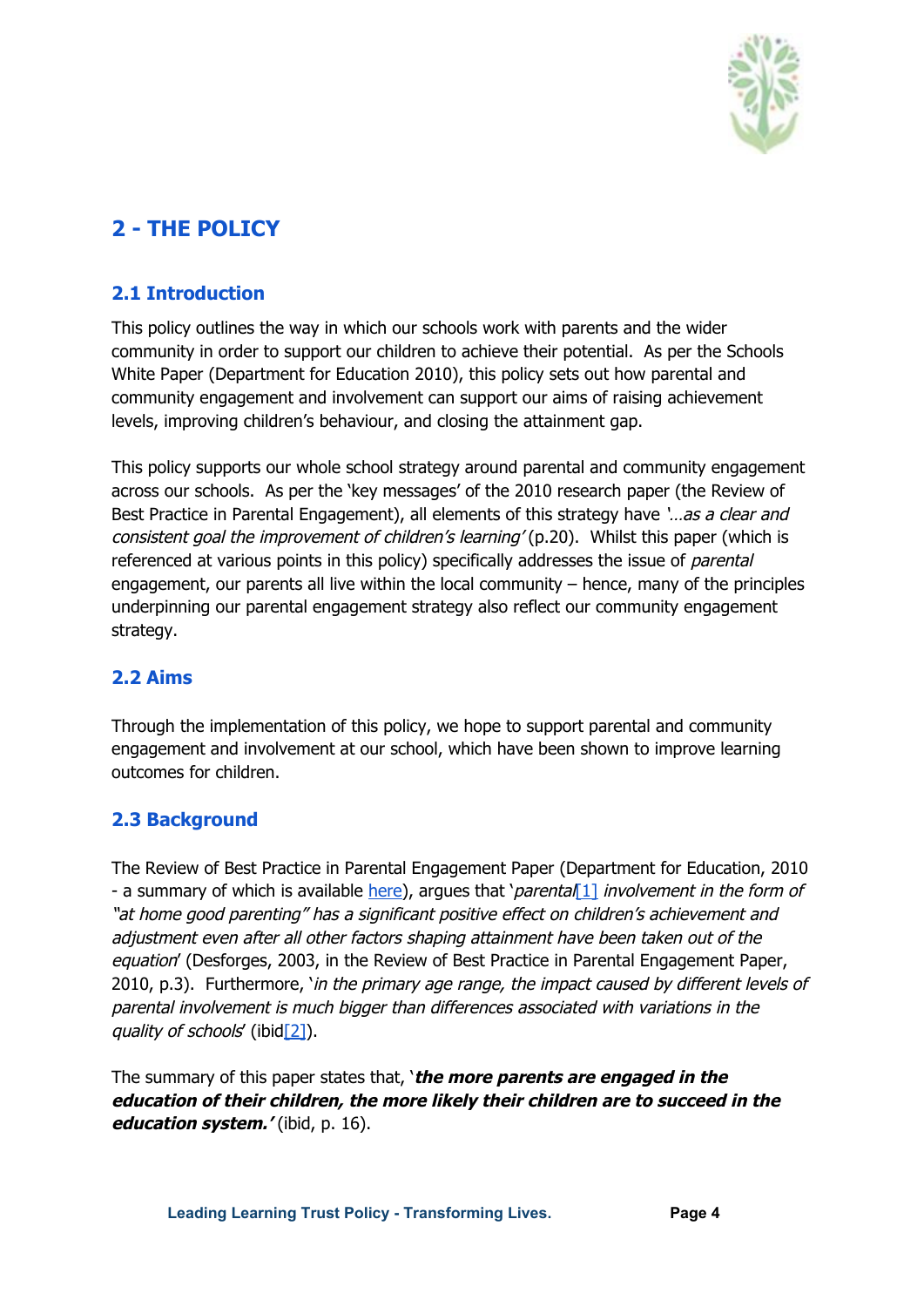

Finally, more recently, Professor John Hattie, in his paper 'First Steps: A new approach for our schools' (CBI, 2012) states that, '**the effect of parental engagement over <sup>a</sup> student's school career is equivalent to adding an extra two or three years to that student's education'.**

This evidence, and the insights provided by the research paper, both shape this policy and inform our practice across our schools. This policy also outlines how we have implemented the recommendations of the academic research into our planning, designing and carrying out of parental and community engagement strategies at our schools.

# <span id="page-4-0"></span>**2.4 Scope**

This policy will, as per the report, focus on both outlining the difference between engagement and involvement, and consider the following three areas of our practice:

- School-home links
- · Support and training for parents
- Family and community based interventions

#### <span id="page-4-1"></span>**2.5 Aim**

The aim of this policy is to outline the way in which we as the Leading Learning Trust support the three areas of engagement and involvement as outlined in the scope above. It also describes our approach to parental engagement, as defined in the next section.

Our schools are friendly, inclusive places where we have high aspirations for our children, and where everyone is valued and respected. All members of our community are welcome. Our adoption of the Information Commissioner's Office Model Publication Scheme (available on [t](http://www.leadinglearningtrust.org/trust-documents/)his [page](http://www.leadinglearningtrust.org/trust-documents/) of our Trust's website) ensures that anyone who is interested is able to access our school policies that outline how we go about our work in order to ensure the best outcomes for our children.

# <span id="page-4-2"></span>**2.6 Covid-19**

Covid-19 has presented our Trust and our schools with enormous challenges. Many of the challenges posed by the pandemic have been in areas addressed by this Policy: Section 2.7 states that we believe that 'engagement' includes learning at home, communication between home and school, in-school activities, participation in decision making and collaborating with the community. In some of these areas, the changes mandated by the pandemic have led to enhanced engagement; in others, the changes have meant that we have had to work particularly hard to mitigate against the negative impact on engagement (eg. no opportunity to welcome parents to school).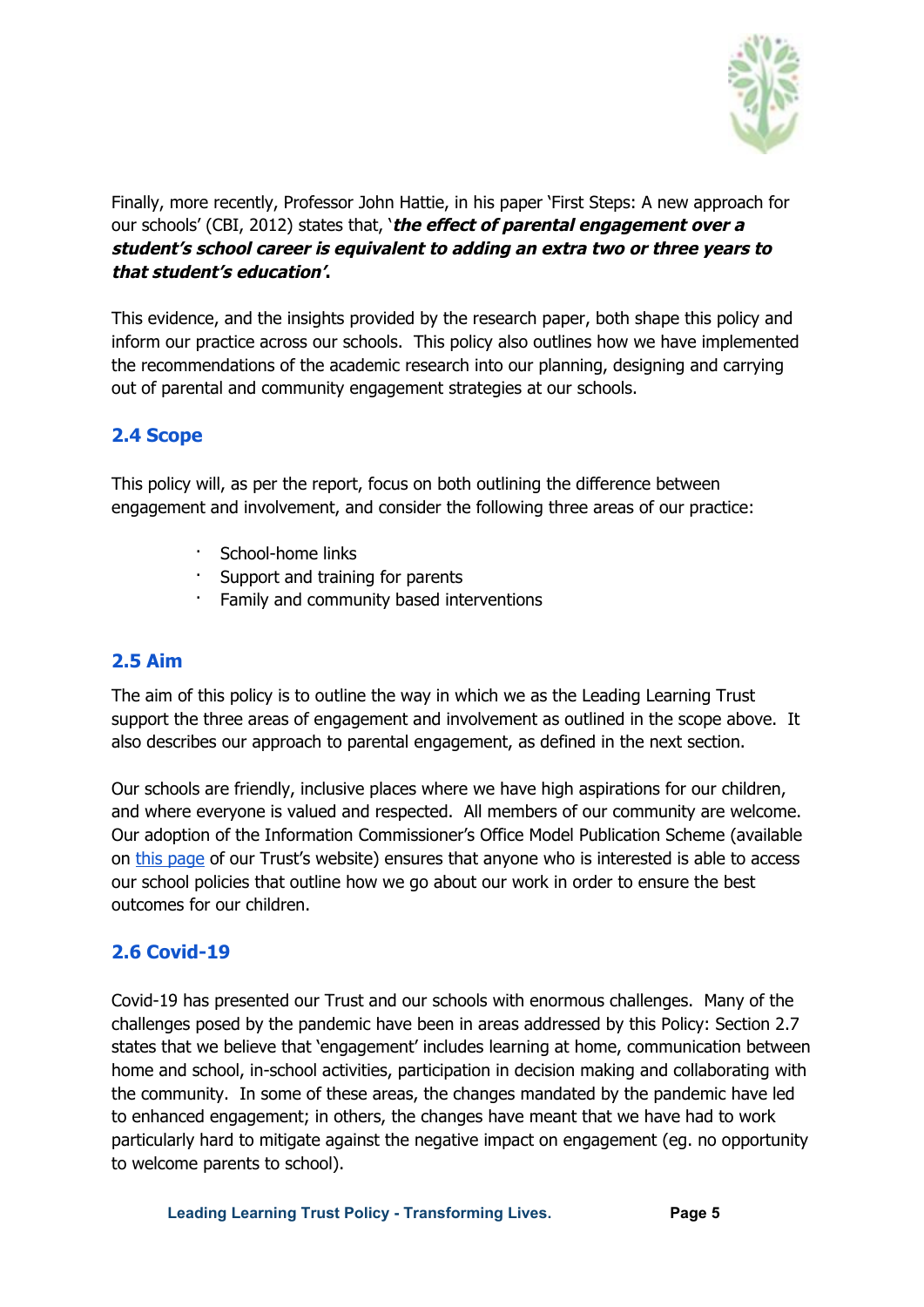

Ways in which we have built on and further developed our engagement strategy through the challenges posed by the pandemic include:

- Extensive, regular, adaptive communications, using the digital platforms that we have in place, to ensure that we offered reassurance and support to our families;
- Close liaison between the schools in the Trust, but with each school able to structure communications to address the particular needs of their communities;
- Building on our detailed knowledge of all our children and families, in order to ensure that targeted support was provided to each and every child;
- Using our well-developed digital capability to rapidly ensure that remote learning could be effectively delivered;
- Issuing devices to children who are not able to access these at home; and
- Using our digital platform to ensure that we were able to continue regular and effective governing body meetings (members of which include parents).

We will continue to use our digital strengths to engage our community, including:

- The development of an ambitious digital strategy, which will include the setting up of in-school 'IT hubs' for use by our parents;
- The permanent adoption of a number of digital tools that have improved engagement - eg. video-conferencing for some governor meetings, video-conferencing for learner conferences;
- The wider provision of devices to children to enhance our provision, at home and at school; and
- <span id="page-5-0"></span>- Greater use of video to engage parents in school life.

# **2.7 Definitions**

There is a difference between 'parental involvement' and 'parental engagement'. Typically, 'involvement' means that:

- only a select group of parents take part in the activity or intervention;
- other parents often find it difficult to join the group, or to make their contribution;
- · the focus tends to be on fundraising activities or other specific 'volunteering' roles at school; and
- the school typically 'tells' parents what to do.

Typically, these 'involvement' activities are not 'bad', but as Felazzo and Hammond (2009) argue, that the broader conception of parental engagement (that includes sensitively managed parental involvement) results in even better outcomes.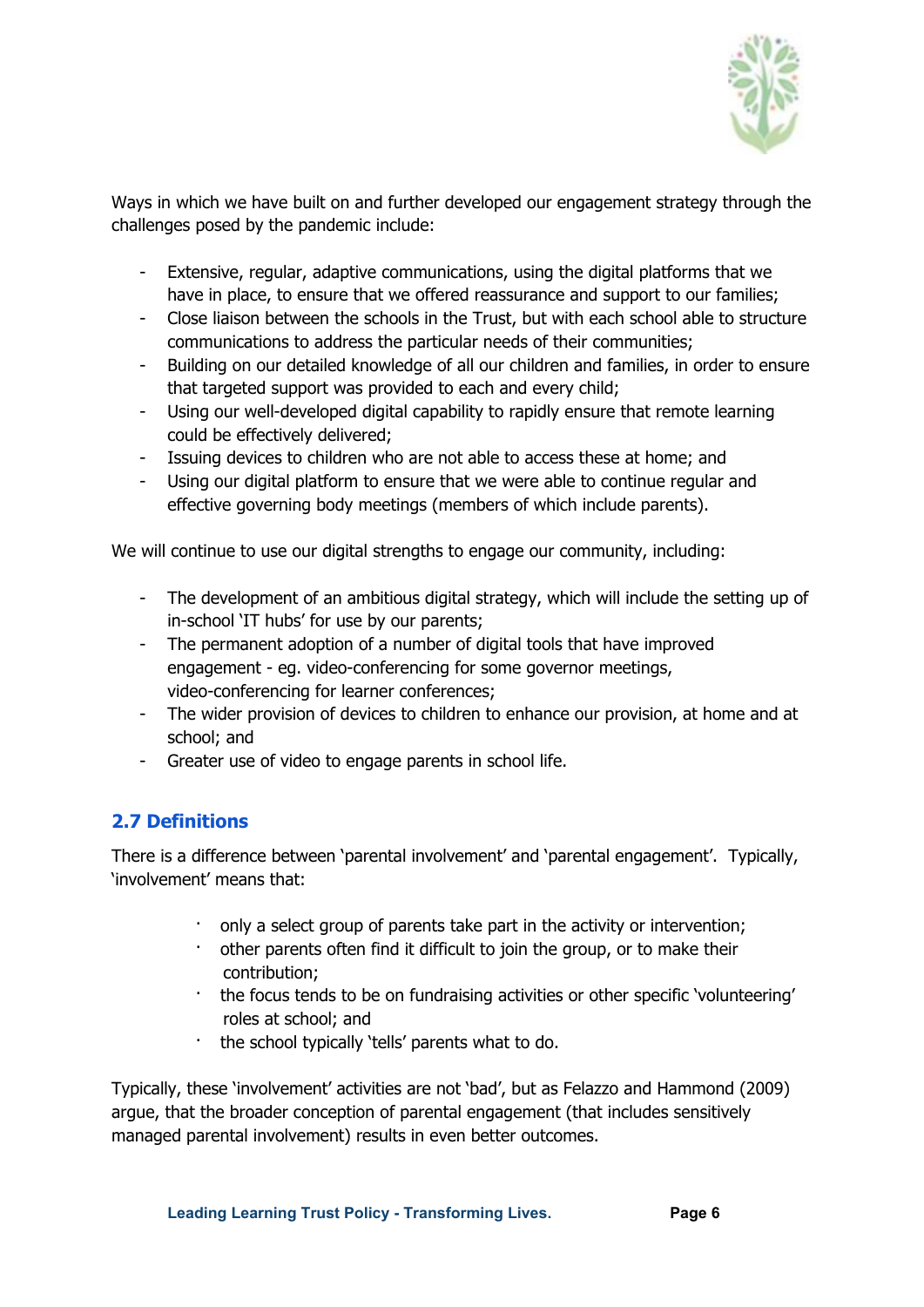

On the other hand, it is effective parental engagement that, as outlined in the Background section above, does indeed have a measurable positive impact. As stated on page 16 of the report: 'Where schools build positive relationships with parents and work actively to embrace racial, religious, and ethnic and language differences, evidence of sustained school improvement can be found". Fostering even greater parental engagement is thus a key part of our school action plan.

Various researchers have pointed to a dictionary definition of 'engage' that includes the concepts of 'coming together' and 'interlocking' – in other words, engagement is about all parents, care-givers and the wider community working *together*. The focus is on *listening*, from all sides, in order to work together as strong partners: partnership is a key element of how we work at both Selwyn Primary School and at Portway Primary School. This approach reflects the aim of the Leading Learning Trust, which is for all our schools to be places where children, staff, parents, volunteers, governors and the wider community can learn. Through the Trust's vision of 'Transforming Lives', we aim to support our children, their families and their communities, in order that they can thrive and grow. 'Transforming Lives' informs and guides the work of our Trust and our schools. Further information is available on the [v](http://selwyn.leadinglearningtrust.org/our-school/vision-and-values/)ision and [values](http://selwyn.leadinglearningtrust.org/our-school/vision-and-values/) page of our website.

As we see engagement, it includes  $\boxed{3}$ :

- · learning at home: help with homework, subject skills, other skills and talents, values, aspirations and behaviour;
- communication: school-home and home-school;
- · in-school activities: volunteering, helping in classrooms, parents' evenings, educational visits, open day events, being a member of an audience;
- decision making: undertaking roles such as local governing committee membership or being part of other organising groups or committees; and
- · collaborating with the community: community contributions to schools and families, as well as family and school contributions to the community.

# <span id="page-6-0"></span>**2.8 A model of effective practice**

The assumptions underpinning our approach to parental engagement and involvement at our schools have been informed by research published by Estyn  $(2009)$ [\[4\]](https://d.docs.live.net/a646325346a22c55/LLT%20Selwyn%20Portway%20-%20complete%20policies%20-%20Nov%202016/All%20policies%20-%20editable%20versions%20-%20Word%2097%20and%20Excel%20-%20from%20July%202017/Not%20on%20website%20-%20SWN%20Policies%20-%20Parental%20and%20community%20engagement%20-%20May%202017%20-%20Word%2097.doc#_ftn4) who states that '…schools should understand that parents:

- like to be involved in their child's school;
- want the school to know them personally as individuals and be kept well-informed about the progress made by their children;
- need clear information about day-to-day matters that affect their children;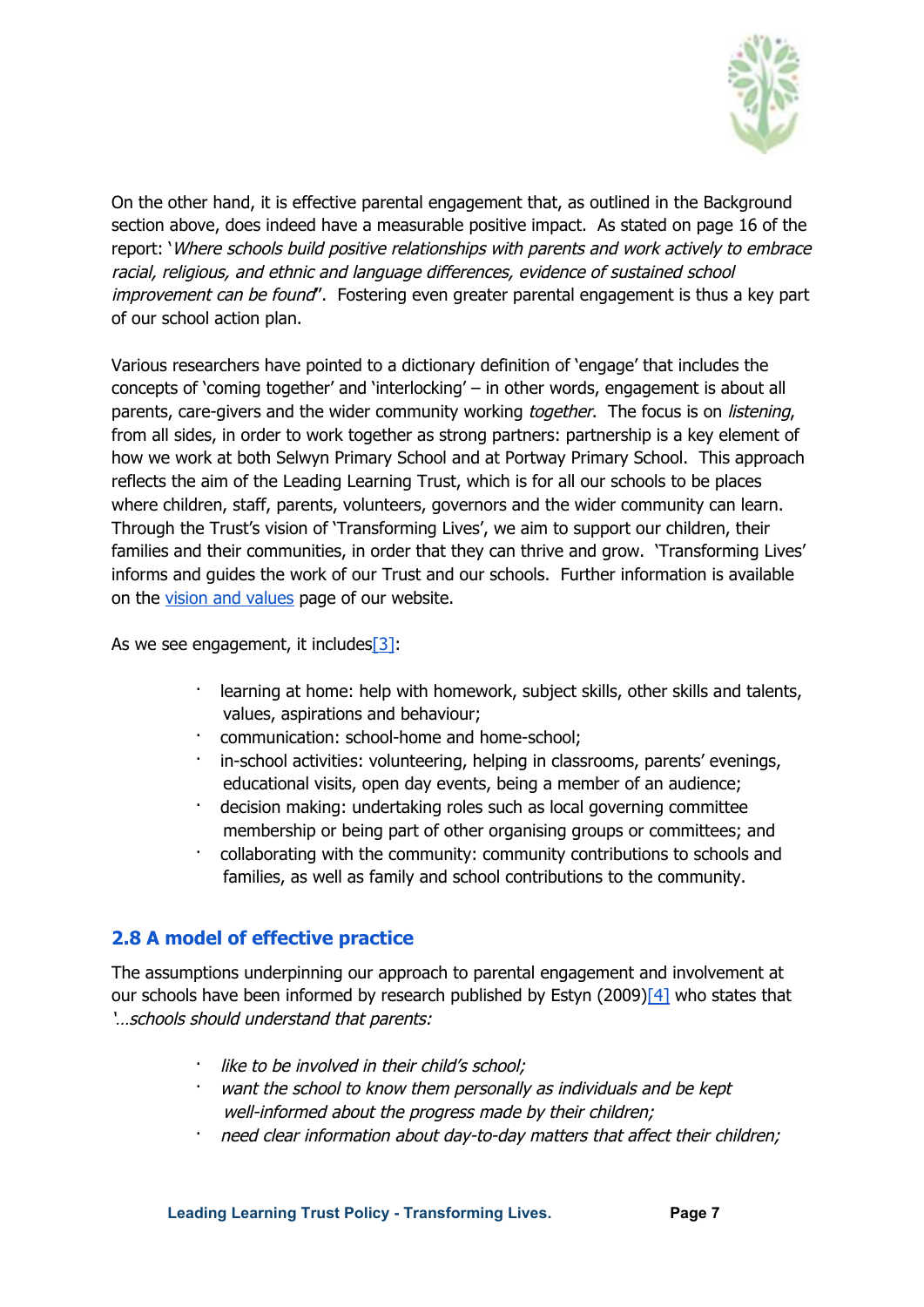

- · feel more confident if they know the staff and have <sup>a</sup> basic understanding of the curriculum;
- are willing to support school events and provide practical help but are less likely to join <sup>a</sup> committee;
- · become more supportive the more they are involved, particularly if they have attended training events; and
- like to have clear rules for their children that are applied consistently'

# <span id="page-7-0"></span>**2.9 How we use this model to engage effectively with parents and our community**

The Review Paper quoted extensively above categorises effective parental engagement as sitting within one of the following areas:

- school-home links
- · support and training for parents
- family and community based interventions

Properly designed interventions in each of these three areas have been shown to have positive effects on children's learning. Our approaches to each, as well as the challenges, are outlined below.

#### <span id="page-7-1"></span>**2.9.1 School-home links**

At Selwyn Primary School and at Portway Primary School, parental engagement is integral to our school ethos and strategy. Our staff are also trained and supported to ensure that they are comfortable supporting both the children in their care and their parents. Specifically:

- when children start at school, they receive a copy of our Home School Agreement that outlines the mutual expectations and acts as a 'code of conduct' for all parties. It is signed by school, parents, and children (in Key Stage 2), ensuring that everyone agrees to and supports our partnership approach. Additionally, a copy is available to download on the [Behaviour](http://selwyn.leadinglearningtrust.org/parents/behaviour-at-school-and-online/) [page](http://selwyn.leadinglearningtrust.org/parents/behaviour-at-school-and-online/) of our website, which is accessible to anyone;
- our websites for both our schools have been designed to ensure that all information for parents is easy to access. It has a clear navigation structure of 'Our School', 'Parents' and 'Governance'. News items and a full termly calendar are available on the home page.
- · the websites have a strong emphasis on behaviour, with both a summary of [o](http://selwyn.leadinglearningtrust.org/parents/behaviour-at-school-and-online/)ur approach to [behaviour](http://selwyn.leadinglearningtrust.org/parents/behaviour-at-school-and-online/) at school and a copy of our full policy readily available on both the Selwyn and Portway websites;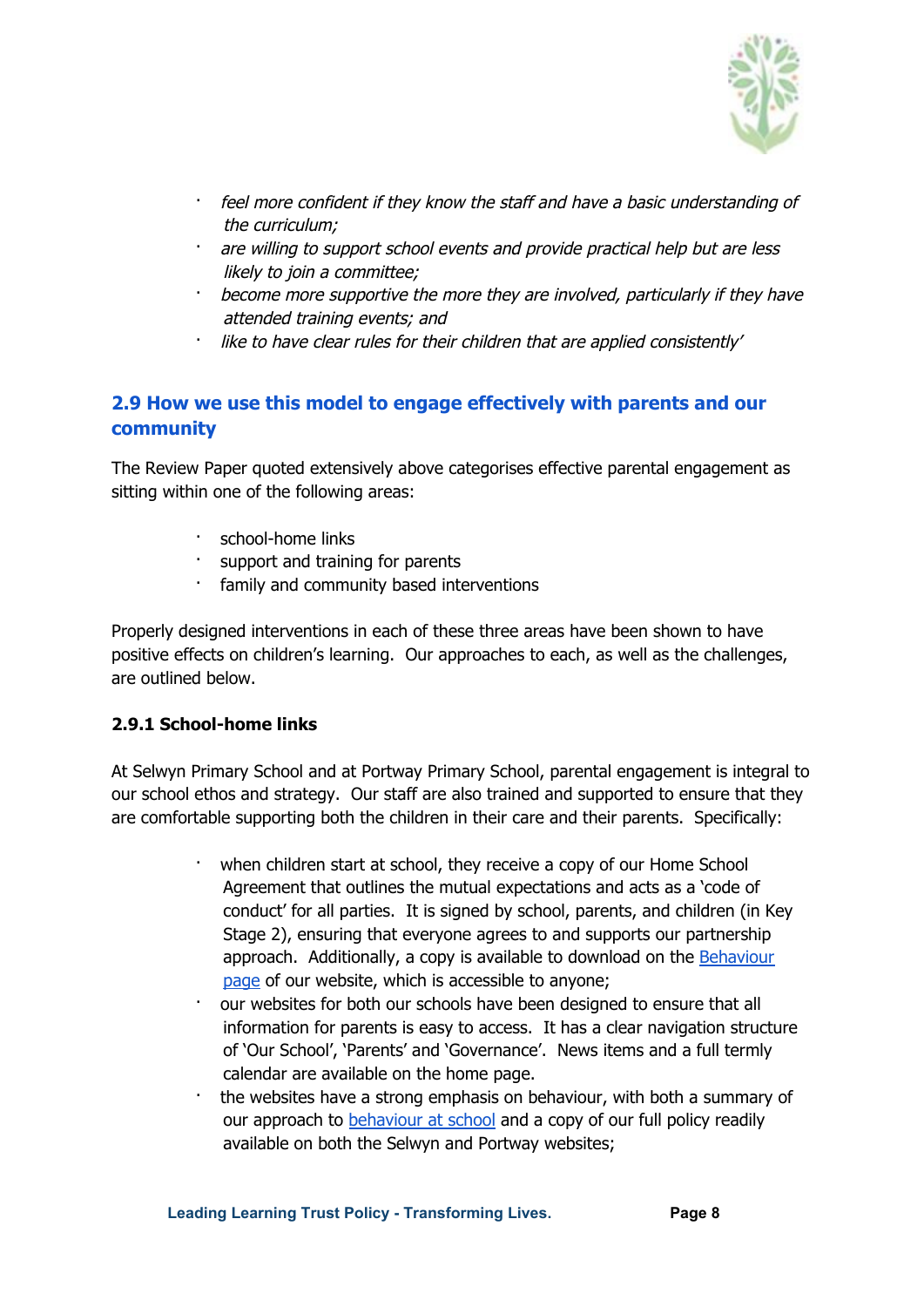

- we hold regular Learner Conferences with parents, where their child's progress is discussed on a one-to-one basis. In scheduling these, we ensure that we provide parents with a number of options re both the day and time at which they can make an appointment, in order to remove any possible barriers to attendance;
- . regular written communications, including weekly newsletters, are sent home every week through Parentmail;
- we send home report cards on a regular basis;
- parents are regularly invited to school as members of audiences to support a variety of productions;
- we set clear expectations around homework, which is given out on a weekly basis. [Information](http://selwyn.leadinglearningtrust.org/parents/homework/) regarding homework is published on our websites, which emphasises that we see homework as supportive of our working in partnership with parents; and
- we hold regular informal events at school, such as coffee mornings, details of which are published on our websites.

#### <span id="page-8-0"></span>**2.9.2 Support and training for parents**

In this area, we ensure that, first and foremost, all parents are aware of our open-door policy at our schools. In addition to the approaches described in 'home-school links' above, we:

- · ensure that every day, at the start and end of the school day, teachers, support staff and members of our senior leadership team are available for parents to speak to;
- our school websites provide a wealth of information and support;
- our websites also details both our wrap around care [provision](http://selwyn.leadinglearningtrust.org/parents/clubs-and-after-school-care/), and our [extra-curricular](http://selwyn.leadinglearningtrust.org/parents/clubs-and-after-school-care/) clubs provision. Each term, a new Club Timetable is published and parents are encouraged to enrol their children; communication is via both the website and via hard copy letters sent home. We offer an on-site Breakfast Club in each school to provide additional support to parents, and, via the Leading Learning Trust, are able to offer after school care at Portway Primary School in our 'Mix till Six' Club;
- · this variety of support has, amongst other things, led to an improvement in our attendance figures;
- we have a designated Family Support Worker based at our schools;
- we have an Attendance Officer based at our schools, who works in partnership with parents to ensure that attendance remains good. Our focus on attendance is also communicated to parents via our website.

#### **2.8.3 Family and community based interventions**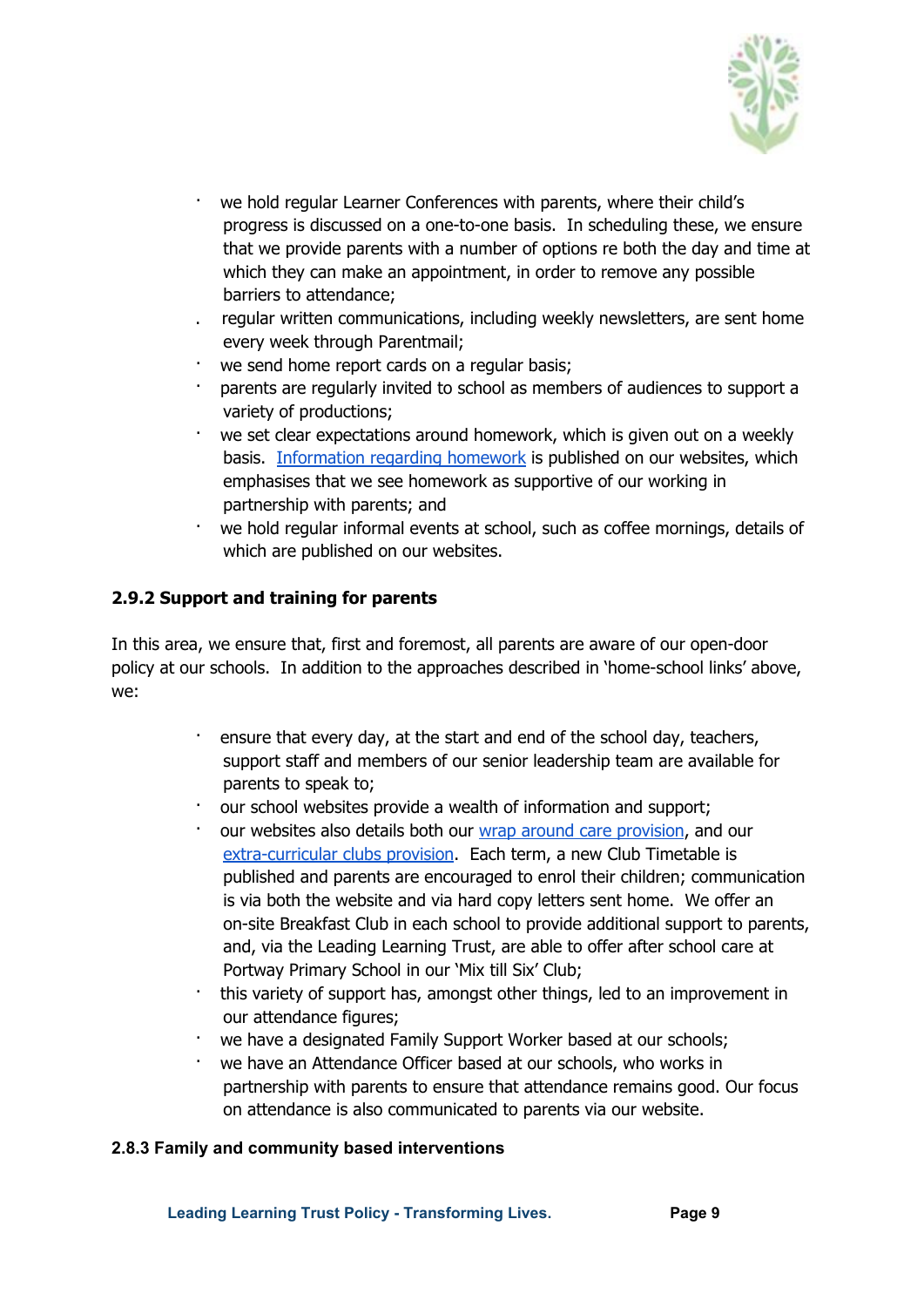

At Selwyn Primary School and at Portway Primary School, we believe that one of our key strengths is that we are a community school. All our children, and a majority of our staff, live locally: we have a number of parents who were themselves pupils at our school.

Whilst we have a well-developed local focus at our schools, that enables us to treat each child as the unique individual that he/she is, with unique skills, talents and needs, we also work more widely within our community. Specifically:

- · Selwyn Primary School is Newham's Resourced Provision for Deaf and Hearing Impaired Children. We thus work with the wider community, not just children at our school, to ensure that outcomes are good. Information about how we do this, and about how these children are integrated into the life of our school is available on the [Inclusion](http://selwyn.leadinglearningtrust.org/our-school/inclusion/) page of our website;
- We ensure that all parents feel that our school leadership team and our local governors are approachable and responsive to their needs;
- · we regularly hold community events at our schools such as summer and winter fayres, which are increasingly well-attended; and
- · we work closely with local and national agencies across all areas of school life, to ensure that every one of our children is given the support and guidance he/she needs to achieve his/her potential.

# <span id="page-9-0"></span>**2.10 Roles and responsibilities**

Further to the detail provided in the preceding section, the following roles and responsibilities apply:

- · Estyn (2009) argues that the most important factor in ensuring that parental and community engagement is successful is the enthusiasm of the head teacher. Our Chief Executive Officer, Emma Nicholls, has been instrumental in both the development and rigorous application of this policy at school, and acts as a role model for the staff body across the Trust in this regard.
- Senior Leaders and all staff: are supported and encouraged to be open, approachable and friendly towards all parents at all times, and to understand that the involvement with and support of parents is a key part of their role.
- Specialists: such as our Family Support Worker and our Attendance Officer in place at Selwyn Primary School and Portway Primary School, as well as our Teachers of the Deaf, are at all times given both the physical resources and the professional support to carry out their roles effectively.

# <span id="page-9-1"></span>**2.11 Footnotes to the text**